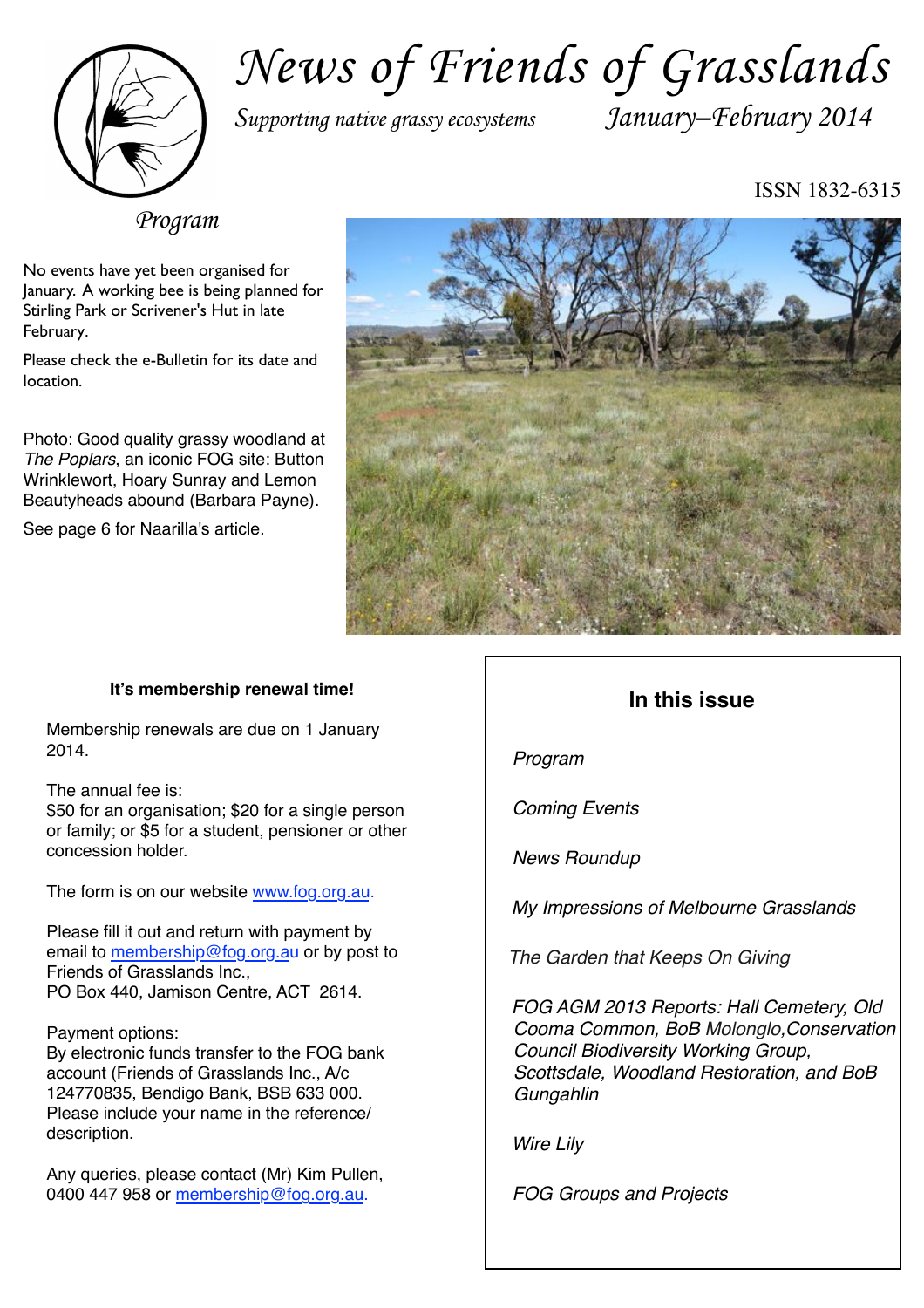## *Coming FOG Events*

## **Survey assistance sought at Stirling Park, January 2014**

## **Sarah Sharp**

Nine years ago Stirling Park was surveyed to identify the extent of a range of weeds and to estimate the number and distribution of the endangered Button Wrinklewort. Using the same methods it will be surveyed again in late January 2014. We want to assess the impact of five years of intensive weed control on the native vegetation and habitat. It will be very exciting to compare the changes.

The photo below shows one of the less common species of the Park, Australian Trefoil *Lotus australis*. It is where FOG and volunteers cleared dense woody weeds more than 12 months ago, and the other plants have responded as hoped.

We are asking for volunteers to help with the surveys, which will start on 20 January. You don't need to have any particular skills, as it is easy to learn how to do it. Our intention is to survey each morning from 8.00 am to noon (to avoid the worst of the heat). It is expected to take about five mornings, depending on how many volunteers we get. You may volunteer for as little as one morning, or for more.

For more information, and/or to register your interest, please contact Sarah Sharp [sarah.sharp@fog.org.au.](mailto:sarah.sharp@fog.org.au)

## **Welcome to new members**

We extend a warm welcome to the following new members who joined FOG in 2013:

Rob Armstrong (Amaroo, ACT); Linda Bradburn (West Preston, Vic.); William Byrne (Carnegie, Vic.); Sue Cannon (Yarralumla, ACT); Margaret and Ron Chapman (Yarralumla, ACT); Judith Gamper (Kambah, ACT); Katriona Hopkins (Flinders Is., Tas.); David Johnson (Canberra, ACT); Michael Lewis (Yarralumla, ACT); Helen McAuley (Yarralumla, ACT); Vincent and Judy McMahon (Yarralumla, ACT); Helga and David Mossop (O'Connor, ACT); Lesley Peden (Page, ACT); Melissa Snape (Crestwood, NSW); Ian Taylor (The Rock, NSW); Ros Wallace (Watson, ACT); and Christopher Watson (Cammeray, NSW).

I

Photo: Australian Trefoil *Lotus australis* var*. australis* in glorious flower in Stirling Park in early December 2013. The population is quite small (c. 30 plants) but hopefully, from the numbers of seedlings and seed pods, they are on the increase (John Fitz Gerald).

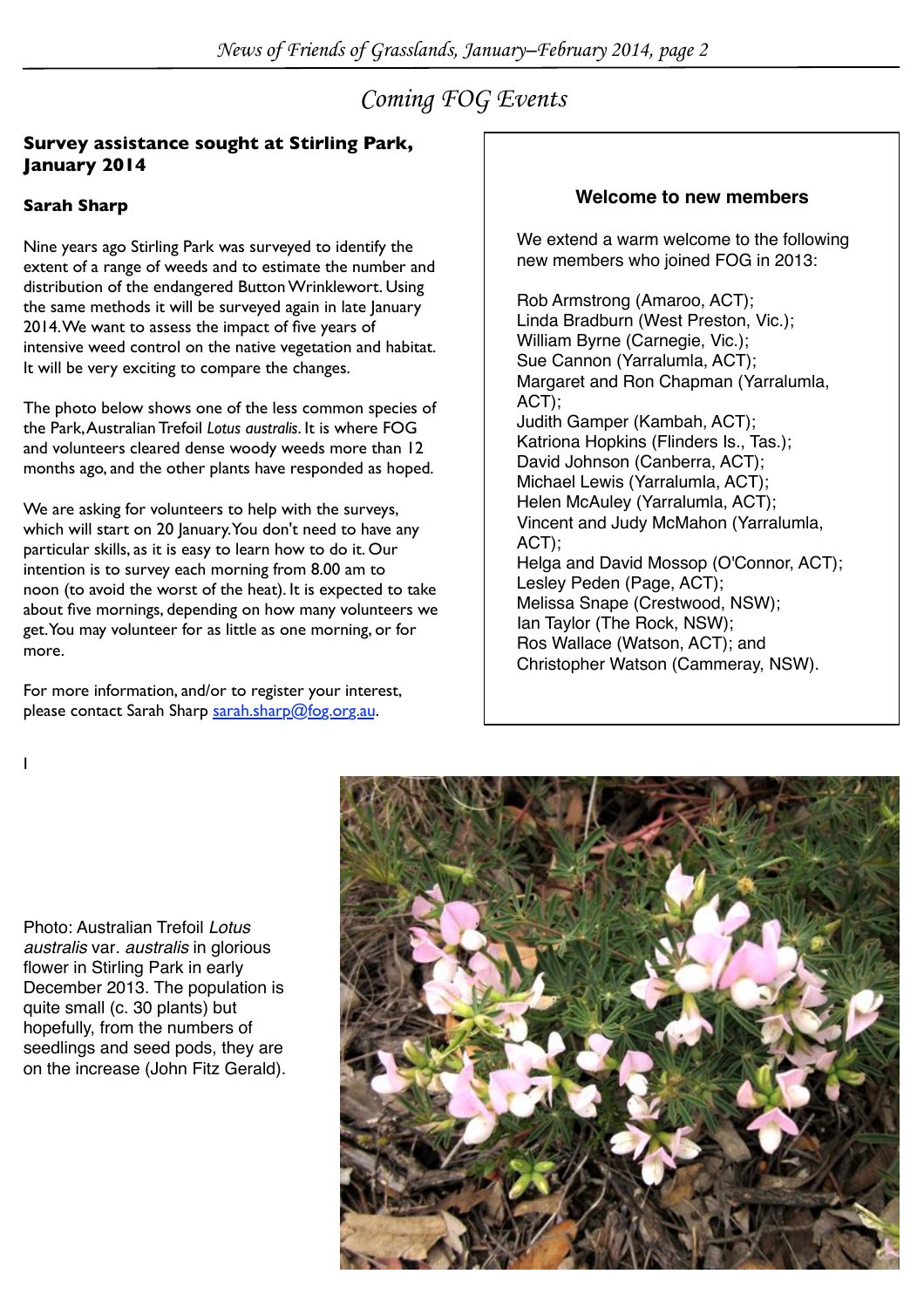## *News Roundup*

## **Murrumbidgee to Googong pipeline**

#### *Naarilla Hirsch*

ACTEW's Murrumbidgee to Googong pipeline project has been required under the EPBC Act to rehabilitate the pipeline corridor, and to improve an offset block near Williamsdale. ACTEW has been discussing this with the community in part through an Environment Reference Group, on which Tony Lawson and I represent FOG. On Friday 25 October, ACTEW took this group plus FOG president, Sarah Sharp, to visit first the rehabilitation work and then the offset block.

The section of pipeline close to Angle Crossing traverses higher quality native grassland. Seed of local native grasses and forbs had been sown here. It was apparent that the vegetation along the disturbed pipeline had a higher exotic load than the surrounding less disturbed grassland. Closer inspection revealed a number of native grasses and forbs in the rehabilitated area, including Common Woodruff *Asperula conferta*, a Speargrass *Austrostipa* sp*.*, Redleg Grass *Bothriochloa macra*, Yellow Buttons *Chrysocephalum apiculatum,* Bear's Ears *Cymbonotus lawsonianus* and a Wallaby Grass *Rytidosperma* (formerly *Austrodanthonia*) sp.. Monitoring has recorded all the species sown in the rehabilitated areas, but so far the cover of each is disappointingly low, except in a low-lying damper patch where *Juncus* and *Lomandra* species were doing well. However, as the experience of STEP has shown, it can be some time before the full effects of native seed sowing become apparent. ACTEW intends to continue to monitor the rehabilitation work and to control St John's Wort, so future seasons should see an improvement in native cover. A highlight was the Short-beaked Echidna nestled in a patch of Yellow Buttons*.*

At the offset block south of Williamsdale, the ground cover was much denser than a couple of years ago, and the trees appeared healthier. As well, ACTEW's spraying of the woody weeds has had a big impact. Some were regenerating, but ACTEW intends to continue this spraying for two more seasons. There were a few exotics, but most of the ground cover was native and some species were in flower. We were particularly pleased to find Silky Swainson Pea *Swainsona sericea* (vulnerable in NSW,) Yam Daisy *Microseris* sp*.*, and orchids including a *Diuris* sp. and a Sun Orchid *Thelymitra* sp.. These all indicate the high quality of this vegetation. Other conspicuous native species included Early Nancy *Wurmbea dioica* ssp*. dioica*, Blue Devil *Eryngium ovinum*, Common Woodruff, Bear's Ears, Common Sunray *Triptilodiscus pygmaeus*, Creamy Candles *Stackhousia monogyna*, Australian Bindweed *Convolvulus angustissimus* ssp*. angustissimus*, Variable Billy Buttons *Craspedia variabilis,* a Speedwell *Veronica*  sp.,Variable Plantain *Plantago varia* and at least two Bluebell species *Wahlenbergia* spp.. In the area dominated by Broadleaved Peppermint *Eucalyptus dives* and other eucalypts, we

noticed Hoary Guineaflower *Hibbertia obtusifolia,* Curved Riceflower *Pimelea curviflora* var*. sericea,* Austral Bugle *Ajuga australis,* Urn Heath *Melichrus urceolatus*, a *Pomaderris* sp. and Heathy Bushpea *Pultenaea procumbens*.

The endangered Small Purple Pea *Swainsona recta was*  propagated at the ANBG, and planted in this offset in three exclosure plots fenced to exclude grazers, mainly kangaroos and goats. There are not many rabbits here.The contrast between the taller and denser vegetation inside the exclosures and the more heavily grazed vegetation outside was quite apparent (see photo below). All the seedlings planted in 2012 had survived. Most had already flowered and were setting seed. Those planted in 2013 were not doing as well: some were flowering, but others were clearly struggling. Probably the 'water crystals' added at planting had, when they expanded, cracked the soil, disturbing the seedlings and sometimes exposing their roots.

ACTEW is continuing to work on improving the quality of this offset, mostly by spraying weeds and removing feral animals such as pigs. They are also continuing to monitor both the rehabilitation work and the offset block. We were pleased to be able to see the improved condition of this offset and to enjoy the spring flowering.



Photo: Murrumbidgee to Googong offset south of Williamsdale. Small Purple Pea has been planted in three exclosures, to protect them from the herbivores whose grazing is apparent outside this exclosure (Sarah Sharp).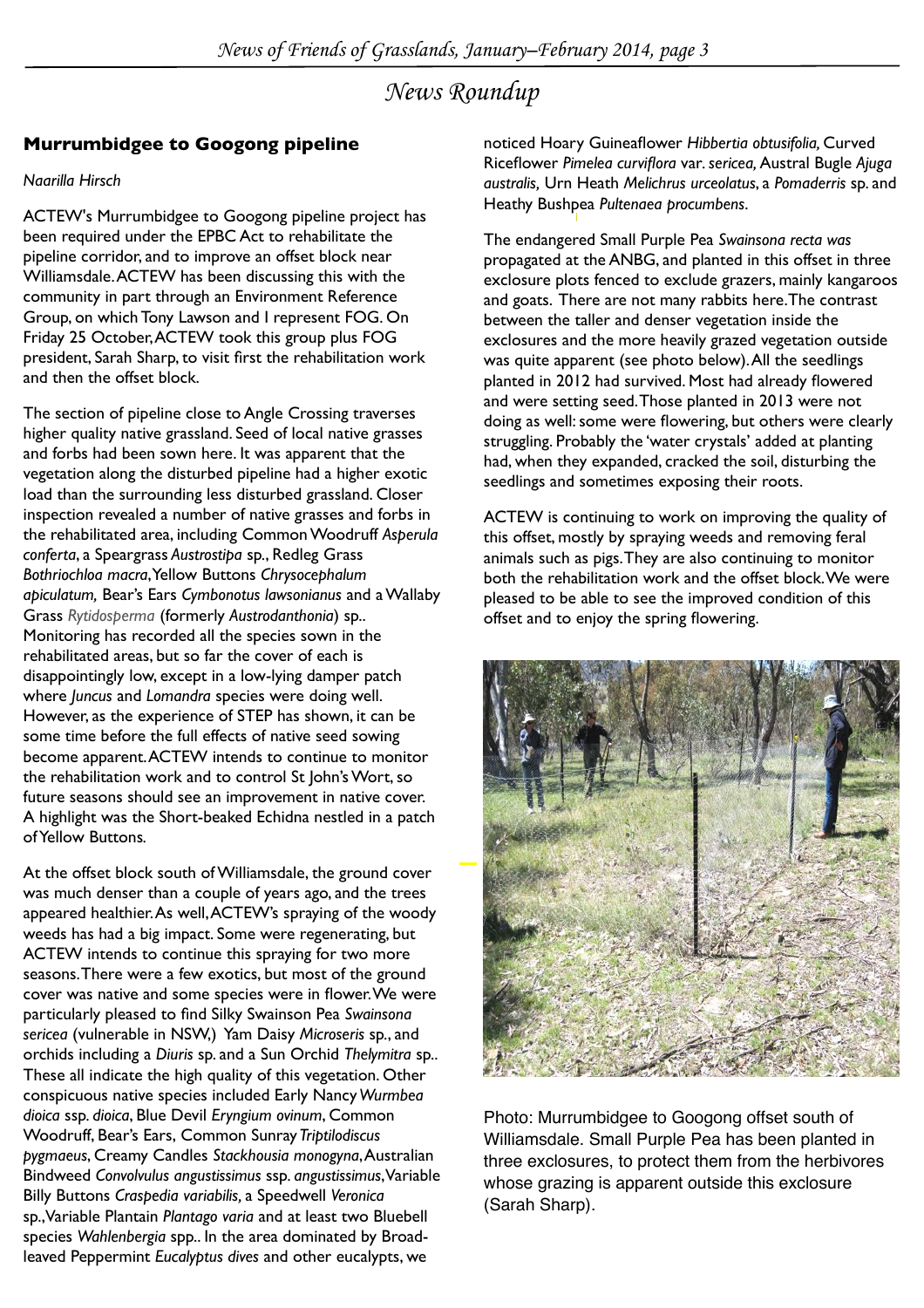## *News Roundup (cont.)*

## **FOG thanks the National Capital Authority for grasslands conservation**

#### *Jamie Pittock*

On 3 November 2013 an unusual mutual admiration society sprang up at Yarramundi Reach grasslands in Acton on the occasion of FOG's 46<sup>th</sup> work party on national lands since 2009. Mr Andrew Smith, acting Chief Executive of the National Capital Authority (NCA) joined FOG volunteers at the work party. FOG publicly thanked the NCA for its efforts to conserve grassy ecosystems on its estate, while Mr Smith on behalf of the NCA thanked FOG and its volunteers for "invaluable support over the years" and for all of our work to conserve natural heritage values on its lands.

Yarramundi Reach is 23 ha of national land which was retained by the Commonwealth Government at the time of ACT self-government. Much of it is of high conservation value as habitat for threatened species and ecological communities. It contains a remnant of Natural Temperate Grassland, which is listed under ACT and federal environmental laws as an endangered ecological community. It includes one of the few remnants of "Wet *Pog* Tussock" Grassland" remaining in the ACT. Threatened species recorded there include Striped Legless Lizard and Perunga Grasshopper. Yarramundi Reach is also renowned for its wildflower displays in spring and summer, including of the Blue Devil and Bulbine Lily.

Under the National Capital Plan, Yarramundi Reach was zoned for 'national capital purposes' and suggested as the original site for the National Museum (since built on Acton Peninsula). In recognition of its high natural heritage values, following public consultation and with FOG's support, under Amendment 80 the NCA rezoned Yarramundi Reach as 'open space' in the National Capital Plan in July 2013. This protection of the grasslands from development is most welcome.

The reservation of Yarramundi Reach grasslands as open space complements and enriches adjoining public land uses, including the lake and two arboreta, the new National Rock Garden, the Black Mountain section of Canberra Nature Park and the Australian National Botanic Gardens. Friends of Grasslands' (FOG) volunteer conservation work at Yarramundi Reach commenced in 2009 under an agreement with the NCA, and with consultation and support from the Ngamberi Aboriginal community. The work has focussed on removal of woody weeds (including Blackberry and Cootamundra Wattle, now largely complete), spraying highly invasive exotic grasses (mainly Chilean Needlegrass and African Lovegrass) and St John's Wort, and re-establishing

indigenous grasses and herbs in disturbed areas. Between 2009 and September 2013 at Yarramundi Reach, FOG has undertaken ten work parties on national lands, including 658 volunteer hours work and removal of 50  $m<sup>3</sup>$  of weed

material. Many FOG volunteers have come from The Australian National University.

The FOG-NCA partnership has attracted significant additional funding and support for weed control and the reintroduction of wildflower species at Yarramundi Reach with support from the ACT and federal governments' environmental programs, as well as from Greening Australia. Most recently the ACT Natural Resource Management Council and Government awarded FOG \$17,000 for weed control on national lands.

Since 2009, in addition to supporting FOG's work, the NCA has enhanced their management of Yarramundi Reach grasslands by:

- Adopting a conservation management plan;
- Reinstating patch burning to enhance the ecology and reduce wildfire risk;
- Increasing weed control;
- Fencing the site to exclude illegal vehicle entry.

Ongoing management challenges include controlling weeds, reinstating indigenous plants on disturbed lands, maintaining patch burning, and preventing illegal vehicle entry and rubbish dumping.

#### **FOG-NCA partnership**

FOG and the NCA agreed on a partnership in 2009. This was renewed in July 2013 and focusses on conservation of grasslands and woodlands at Scrivener's Hut, Stirling Park and Yarramundi Reach. Between 2009 and December 2013, FOG has undertaken 49 work parties on national lands, including over 3,600 volunteer-hours worked and removal of over 2,750 m<sup>3</sup> of weed material.

Under the agreement, FOG undertakes voluntary work on national lands to conserve flora and fauna, and the NCA seeks conservation advice from FOG, and funds FOG's field equipment and volunteer safety measures (about \$6,000 per year).

FOG and Mr Smith also acknowledged that from time to time our organisations have different views on land use, for instance, over the option to site a new Prime Minister's Lodge at Attunga Point below Stirling Park. FOG is advocating reservation of Attunga Point and Stirling Park for nature conservation.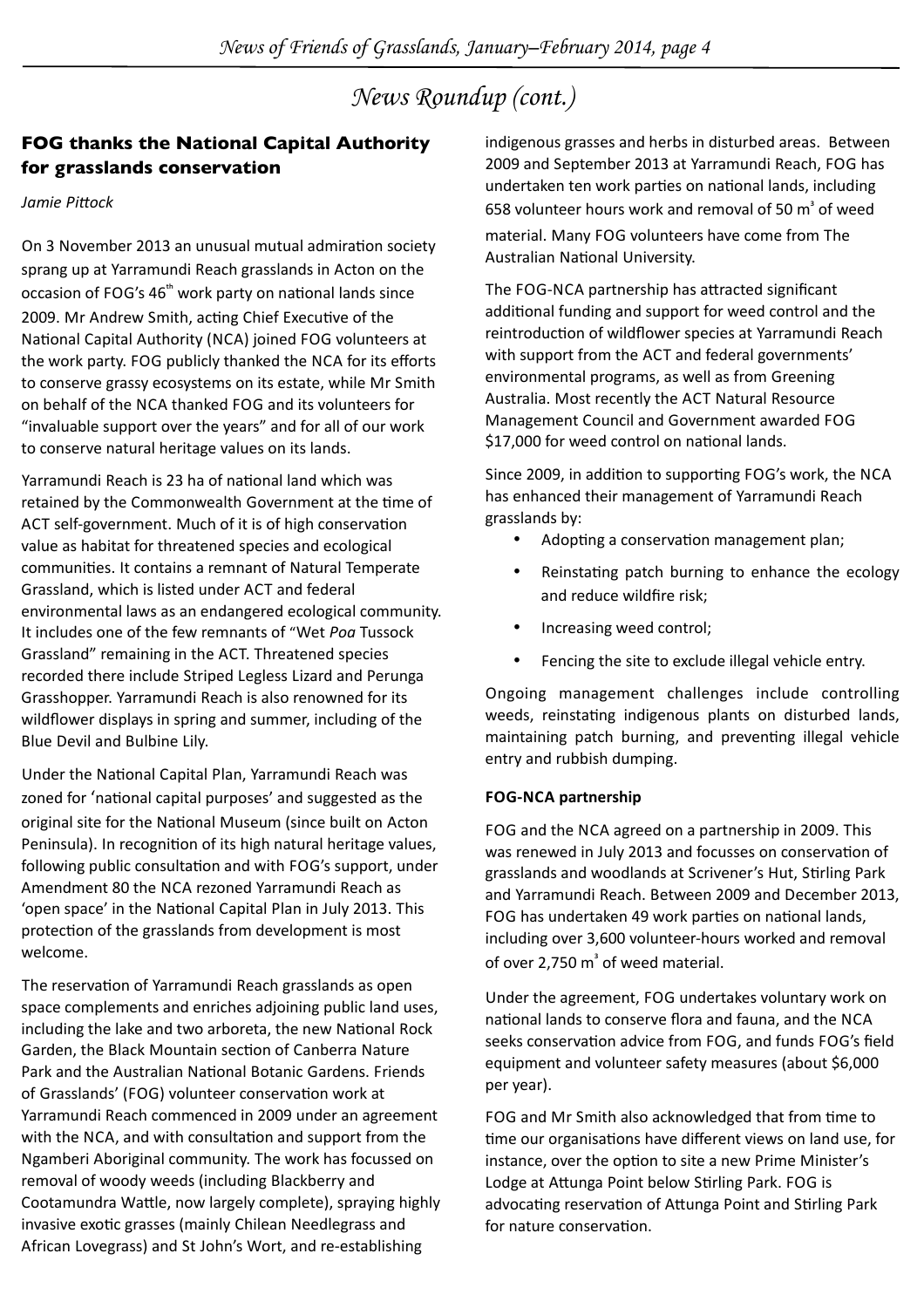## *News Roundup (cont.)*

## **Hall Cemetery**

## John Fitz Gerald

On 9 November 2013, despite a wet forecast, five volunteers gathered at Hall. Most effort went to cutting and dabbing woody stems, especially tiny Briars. St Johns Wort, Cleavers, thistles and exotic grasses were sprayed. Finally the planned garden plot near the Cemetery gate was treated by some physical removal and a little spraying. We have missed Andy & Janet Russell and look forward to them rejoining us with renewed energy in 2014. All offers to join in the effort will be received enthusiastically.

Martin Butterfield 's COG (Canberra Ornithologists Group) outing on 20 November included a brief foray into Hall Cemetery. Martin recorded a Dollar Bird seen disappearing into a hole in the north woodland, but he could not confirm that it was nesting. If you would like to read more, his excellent blog is at [http://franmart.blogspot.com.au/2013/11/](%22) [cog-gets-big-hall-of-breeding-records.html](%22).

## *The Poplars* **Queanbeyan field trip**

## *Naarilla Hirsch*

On 23 November 2013, a group of nine joined Tom Baker from Queanbeyan Landcare on a sunny Saturday morning to look at the grassland and grassy woodland on *The Poplars*. This is a privately owned property, west of Jerrabomberra and south of Queanbeyan Cemetery. *The Poplars* is an iconic site for FOG, as shortly after FOG was established 19 years ago, the then president Edwina Barton spent an enormous amount of time and energy presenting the case for conservation of the high quality grasslands there at a hearing on the rezoning of the area under the NSW *Environmental Planning and Assessment Act*. Some of this area is now zoned for environmental protection, in part due to its proximity to Canberra airport flight paths and consequent aircraft noise. As yet, it remains in private hands.

Tom and others from Queanbeyan Landcare, under an agreement with the landowner, have spent much time and effort over the last six years tackling weeds such as St John's Wort and Serrated Tussock. The first section we visited showed the results of that work, and is very diverse. There was a healthy Button Wrinklewort *Rutidosis leptorrhynchoides* population with recruitment occurring, other daisies, and a lovely patch of Blue Devil *Eryngium ovinum* in flower (see photo p. 1). Grasses recorded included Speargrasses *Austrostipa* spp., *Poa* sp, Wallaby Grasses *Rytidosperma (*syn. *Austrodanthonia)* spp. and Common Wheatgrass *Anthosachne scabra* (syn. *Elymus scaber* var*. scaber)* but surprisingly, no Kangaroo Grass *Themeda triandra*. The grassland was bounded on one side by Fan Grevillea *Grevillea ramosissima,*  Kurrajong *Brachychiton populneus* ssp*. populneus*, Early Wattle

*Acacia genistifolia* and Golden Wattle *Acacia pycnantha* (Australia's floral emblem).

The other grassland we visited had more weeds, in part because less control has been done. Some of the mature Blakely's Red Gum *Eucalyptus blakelyi* had died, possibly because of spray drift a few years ago. However, extensive regeneration was occurring.

There are significant management issues: as well as the weediness, there is stormwater run-off from the adjoining suburb. The drainage lines beside the high quality areas were full of woody weeds such as Blackberry \**Rubus fruticosus* and Privet *Ligustrum* spp.. As well, a huge informal BMX track has been constructed along one of the drainage lines, with ramps of clay over 2 m tall.

The quality of the grassland and of the work being done by Queanbeyan Landcare is such that FOG is considering how we might assist in preserving it.

## **Scrivener's Hut Working Bee**

## *John Fitz Gerald*

On 7 December 2013, seven volunteers continued weed control in this lovely but little visited woodland, in central Canberra alongside our Federal Parliament.

The understorey was looking fine, including the several healthy patches of Button Wrinklewort. Woody weeds tackled by cutting and dabbing included abundant *Berberis aquifolium* and a small patch with Cotoneaster, Ash, Firethorn and other exotic species. Herbicide was sprayed on abundant St John's Wort and disappointingly resurgent Blackberry.

A revisit will be required early in 2014 to keep on top of these problems and to finish the control of *Acacia baileyana*.

### **New Grass Identification Book**

NSW DPI has recently published *Grasses of the NSW Tablelands*.

It is available online for \$20.00 from [dpi.nsw.gov.au/aboutus/resources/bookshop/](http://www.dpi.nsw.gov.au/aboutus/resources/bookshop/agguide-grasses-of-the-nsw-tablelands) [agguide-grasses-of-the-nsw-tablelands](http://www.dpi.nsw.gov.au/aboutus/resources/bookshop/agguide-grasses-of-the-nsw-tablelands).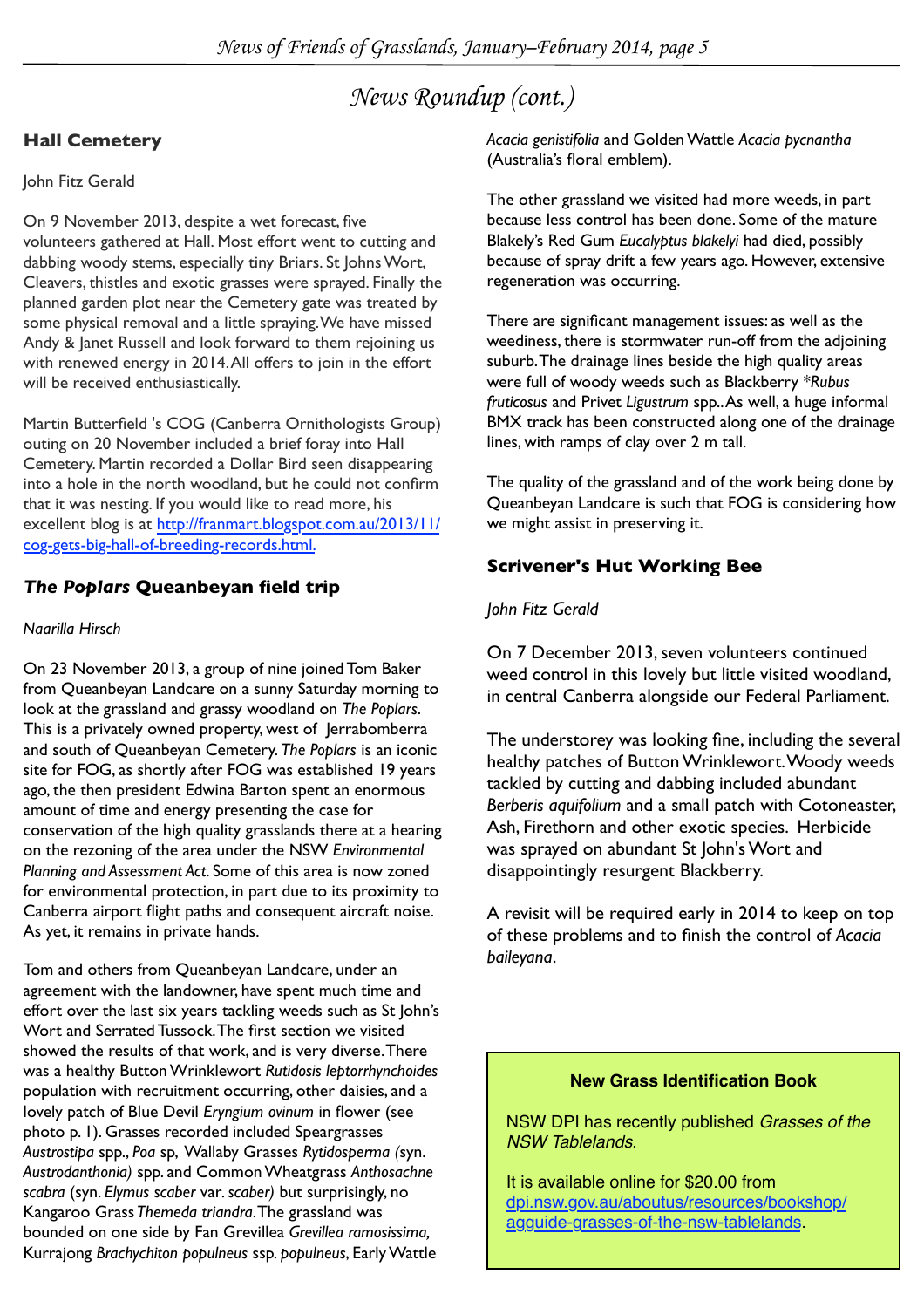## *News Roundup (cont.)*

## **Centenary Bioblitz: grassland survey**

### *Naarilla Hirsch*

On 26 October 2013, Sarah Sharp led a group of 12 (FOG members and others) to survey the grassland patches in the south-western corner of Black Mountain Nature Reserve. This was part of the ACT Centenary Bioblitz.

Most of the group did a detailed survey of a  $400 \text{ m}^2$  plot in the more easterly grassland, by moving in strips across the plot and recording all species observed. The rest of the group did a more general survey outside the plot.

Outside the plot, 62 species were recorded compared with 61 inside, but 18 of those found in the plot were not recorded outside. While some of these may have been present only inside the plot, it is more likely that the more detailed search there revealed species not easily observed by the general walk-around.

Finally, we did a general survey of the westerly grassland patch, and recorded 72 species. On the way back, on the verge of the woodland, we found three rare species, Twining Fringed Lily *Thysanotus patersonii,* Yam Daisy *Microseris* sp*.* and Hornet Orchid *Diuris sulphurea.* 

The data will be entered into the *Atlas of Living Australia*. A copy of the spreadsheet can be obtained from Sarah Sharp [sarah.sharp@fog.org.au.](mailto:sarah.sharp@fog.org.au)

## **Native grassland sites sought by researcher**

Chris Watson is from the University of Technology Sydney. His supervisor is Professor Alfredo Huete [cfsites1.uts.edu.au/science/staff/details.cfm?](http://cfsites1.uts.edu.au/science/staff/details.cfm?StaffId=9984) [StaffId=9984](http://cfsites1.uts.edu.au/science/staff/details.cfm?StaffId=9984). Chris is looking for temperate grasslands suitable for his research into the link between remote sensing or satellite imagery estimates of grassland productivity, and productivity as measured on the ground.

Chris plans to access each location for about two hours every month for the next two years, at the owner's convenience. Property details could be kept confidential to protect the privacy of the owner.

If you would like more information, please contact Chris on 0499 238 308 or [Christopher.watson-3@uts.edu.au.](mailto:Christopher.watson-3@uts.edu.au)

## *Web bits*

## *The Extent and Significance of Gungahlin's Biodiversity Values*

This excellent report by Michael Mulvaney from the Policy Division of ACT Conservation Planning and Research is available at

[www.environment.act.gov.au/\\_\\_data/assets/pdf\\_file/](http://www.environment.act.gov.au/__data/assets/pdf_file/0007/258019/Gungahlin_Biodiversity_KF-MM_final_version.pdf) [0007/258019/Gungahlin\\_Biodiversity\\_KF-](http://www.environment.act.gov.au/__data/assets/pdf_file/0007/258019/Gungahlin_Biodiversity_KF-MM_final_version.pdf)[MM\\_final\\_version.pdf](http://www.environment.act.gov.au/__data/assets/pdf_file/0007/258019/Gungahlin_Biodiversity_KF-MM_final_version.pdf).

## **Agricultural benefits of native grasslands**

Dr Sandra Lavorel from the Université Joseph Fourier in Grenoble visited CSIRO last November and gave a talk on the responses of native grasses and grasslands to climate change:

[www.canberratimes.com.au/act-news/graziers-warned](http://www.canberratimes.com.au/act-news/graziers-warned-climate-change-costly-20131126-2y8hs.html)[climate-change-costly-20131126-2y8hs.html](http://www.canberratimes.com.au/act-news/graziers-warned-climate-change-costly-20131126-2y8hs.html).

## **New Newsletter editor**

We are delighted to announce that Ann Milligan will edit future Newsletters. Ann is not only a FOG member but also a professional editor, so some of the quainter idiosyncracies of the past year should quietly disappear.

For the main articles in this issue, Ann agreed that we should reduce the font size to 11 and suggested using Gill Sans rather than Times New Roman. Please let her know what you think.

It has been my habit to use the ACT Census of the Vascular Plants…Version 3.0 [www.anbg.gov.au/](http://www.anbg.gov.au/cpbr/ACT-census-2012/) [cpbr/ACT-census-2012/](http://www.anbg.gov.au/cpbr/ACT-census-2012/) for both scientific and common names, and (as the ACT Census does) to capitalise common names on the basis that they are proper nouns. For ex-ACT species I have used the Australian Plant Census which is 'under development' [www.anbg.gov.au/chah/apc/](https://www.anbg.gov.au/chah/apc/) or PlantNET [plantnet.rbgsyd.nsw.gov.au/search/](http://plantnet.rbgsyd.nsw.gov.au/search/simple.htm) [simple.htm](http://plantnet.rbgsyd.nsw.gov.au/search/simple.htm).

Please place draft material on the Dropbox and notify Ann, or else email it to her at [newsletter@fog.org.au](mailto:newsletter@fog.org.au).

Sincere thanks from Isobel to all those who have contributed material and proof-read so diligently.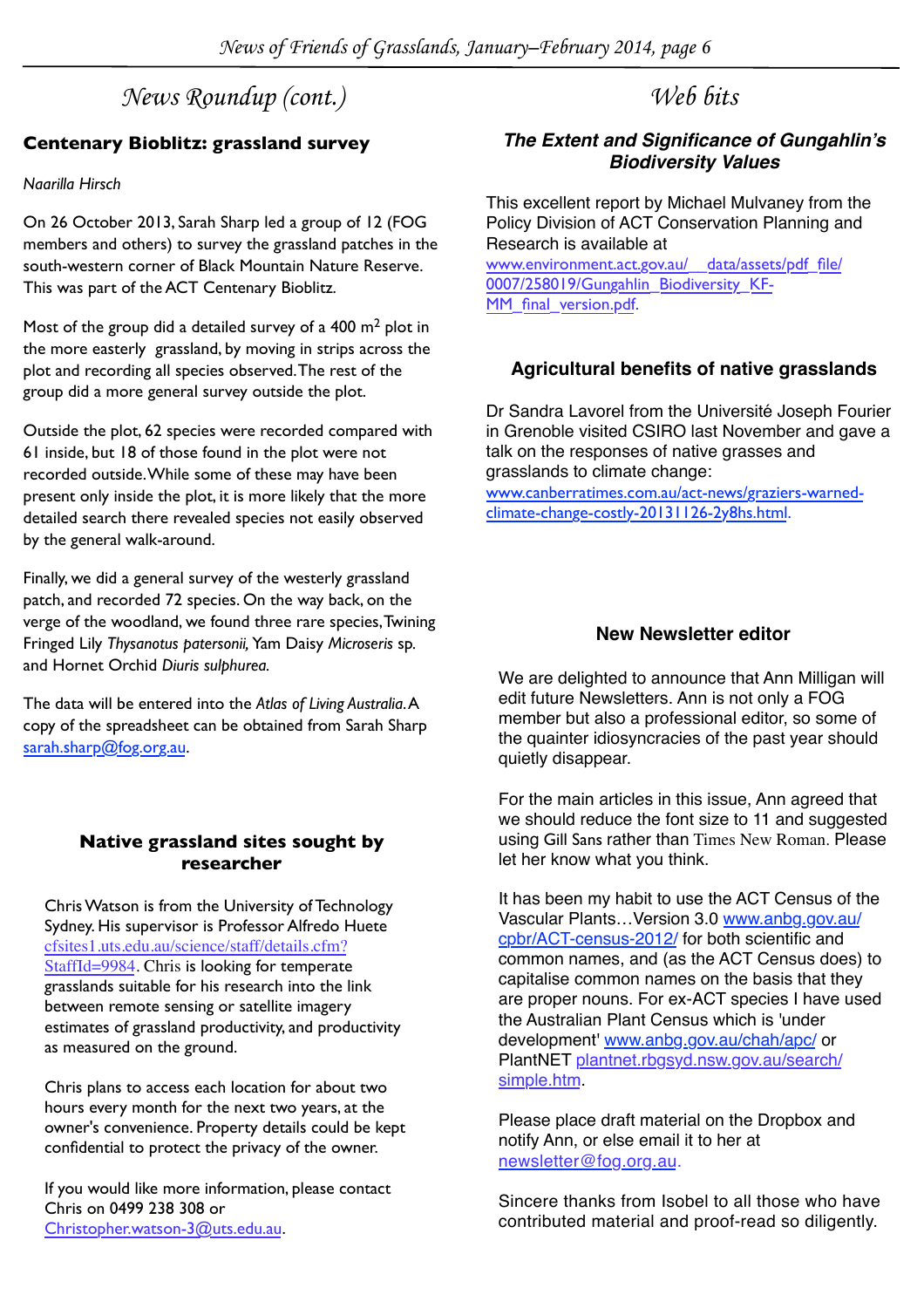## *My Impressions of Melbourne Grasslands*

## *Geoff Robertson*

I was one of twelve from the Canberra region to visit Melbourne on 6–7 November 2013 for the 'Victorian Native Grassland Tour' organised by the Myer Grassland Project, in which Kosciuszko to Coast (K2C) is one of four partners. Earlier in 2013, K2C had hosted a visit to Canberra by the three Victorian partners and the Myer Foundation's Environment and Sustainability Committee (E&SC) to show and discuss Canberra and Queanbeyan Grasslands. More recently, Karen Reid from the University of Melbourne had visited Canberra to gather material for her chapter in a grassland management book, another aim of the project.

We visited six Melbourne grasslands and attended a forum. Many people participated, including four from the Myer Foundation, six from the Royal Botanic Gardens, Australian Research Centre for Urban Ecology (ARCUE), three from RMIT, two from Melbourne University and John Morgan (La Trobe University) and Ian Lunt (Charles Sturt University). The contingent from Canberra represented eight agencies, organisations and consultancies. We were joined by more people from local groups or agencies who manage the sites. Some additional people came to the forum.

Most of the Canberra contingent missed the first site at Iramoo Wildflower Garden Reserve at Cairnlea, hosted by Friends of Iramoo. Our first site was a grassland reserve at Mt. Derrimut. A lasting impression of this site was the somewhat expensive fence which was code for keep out. Close outside the fence on three sides were recently built houses. The Kangaroo Grass was thigh high and the grassland appeared to be good quality. Like many new grassland reserves in the emerging north-western Melbourne suburbs, the developer, as an offset, had been required to install the fencing and other infrastructure and to pay for management (weeding etc.) for ten years. These reserves are controlled by local councils, sometimes in partnership with 'friends of' community groups.

Our next stop was the Truganina Cemetery, a small quiet rural cemetery, rapidly being encroached on by the suburbs. It was a delightful site and various people including John and Ian talked about its discovery and the history of the evolution of grassland reserves as the suburbs expanded.

After an excellent lunch at Melbourne University, 60 people attended the forum. Mark McDonnell (ARCUE) provided some background to the project and the discussions with Myer. David Sherlmerdine (E&SC) described why Myer had funded the project and their positive impressions thus far. The presentations either set the context or described progress to date. Those that stood out for me were by John Morgan and Ian Lunt, on the various historical phases of

grassland conservation in south-east Australia and the important role played by suburban grassland reserves in conserving grassland biodiversity, and by Dave Kendall on the different philosophies and strategies adopted by different managers (Parks Victoria, local councils, and community groups). The were many opportunities to discuss broad objectives and technical detail.

The following morning we visited three sites: Ngarridjarrang Central Creek Grassland at Reservoir (hosted by Meg Maroney, Merri Creek Management Committee), Malcolm Creek Grasslands at Craigieburn (hosted by the Bush Management Team of Hume City Council), and Evans Street Grasslands Sunbury (hosted by Damien Harrison also Hume City Council). Each had many biodiversity assets. Evans Street was a standout for its floral display.

Each grassland is actively managed: Ngarri-djarrang by a community group and Cragieburn and Sunbury by bushmanagement teams. In each instance management was welldirected and implemented, although there were concerns about the level of resources and sometimes their uncertain future. It was a great opportunity not only to gain an appreciation of the biodiversity of these grasslands but also to discuss management and community engagement, and to discover how bush management teams work in practice.

This was followed by an enjoyable pub lunch and for most of the Canberra mob, a flight home. The visit was well organised: a big thanks to the large team who arranged it. From the Canberra end, Kathryn Wells arranged things without muss or fuss and reported on the K2C Grassland Project. Congratulations Kathryn.

## *Biodiversity of the Western Volcanic Plains Flora and Fauna Field Guide***.**

This iOS app by the Ecolinc Science and Technology Innovations Centre describes more than 160 animal and 250 plant species. Version 1.1.0 is now available gratis from [itunes.apple.com/us/app/biodiversity-western](https://itunes.apple.com/us/app/biodiversity-western-volcanic/id653258339)[volcanic/id653258339.](https://itunes.apple.com/us/app/biodiversity-western-volcanic/id653258339)

Another version is in production. It will cover the flora of the grasslands of south-eastern Australia.

The Ecolinc site is well worth visiting too: [bwvp.ecolinc.vic.edu.au.](http://bwvp.ecolinc.vic.edu.au)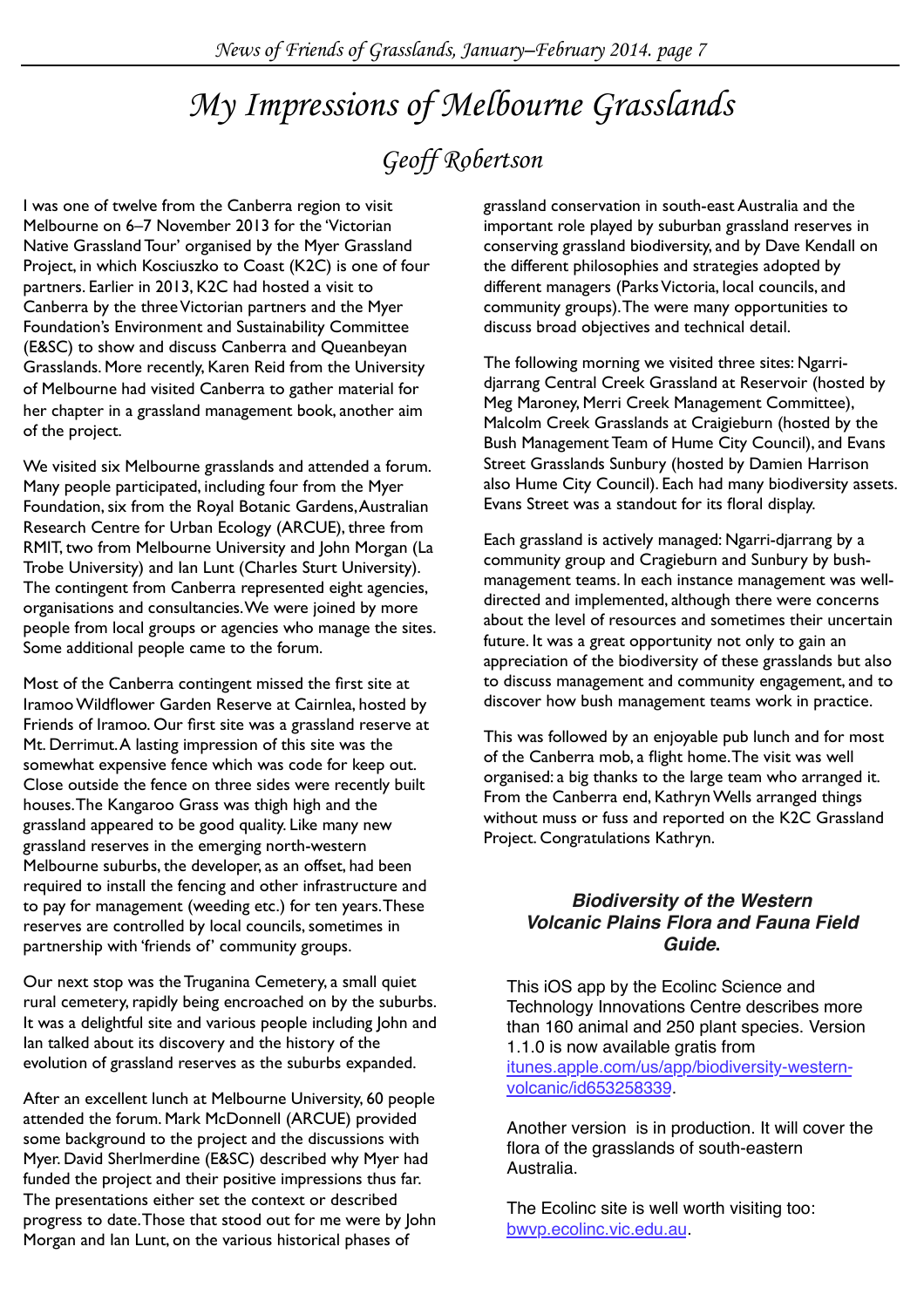## *The Garden that Keeps On Giving*

## *Janet Russell*

The management of our Aranda ACT garden has settled into a steady rhythm in which we try either new species or more individuals of the same species in order to increase the number of species that will naturalise. We also review how we can cultivate healthy specimens of some other species so that they persist as well as look attractive during their allotted life span. This may involve a rethink about where to plant them and/or how to manage them differently.

After the neglect of the garden over winter, the first job was disposing of the annual weeds. It was also a time to inspect closely the volunteer seedlings to make sure that we were not inadvertently pulling up something that we would like to foster. Damp spots are sought after and as many as four wildflower seeds may germinate within 5 cm of each other. We had a number of new weeds appear including a delicate little plant identified as Annual Pearlwort *Sagina apetala*. A Vetch *Vicia* sp. and Cleavers *Galium aparine* have also appeared for the first time this year. We suspect that we may have brought the vetch in on our clothes or shoes from Hall Cemetery. It is easy to see from the local neighbourhood where the Cleavers came from.

Native Pelargonium *Pelargonium australe*, Native Geranium *Geranium solanderi* var*. solanderi,* and the Magenta Storksbill *Pelargonium rodneyanum* are our latest successes. They each produce an embarrassment of riches. It is not only flowers that make some plants attractive: in early spring the Native Pelargonium leaves have autumnal colours of red and yellow. The deep pink of the Magenta Storksbill is a welcome addition to a colour palette often dominated by yellow and white from the various Paper Daisies. The Wild Flax *Linum marginale* has sprung up. It is tall and rangy further up the block, while the specimens closest to the road, where conditions are harsher, are shorter and more likely to be multi-stemmed. The twelve or so seedlings I originally planted disappeared after the first season and some two or three years later have re-appeared. I find it interesting that the seeds of this species do not seem to germinate close to each other. So the Wild Flax is now well-spaced over the block, unlike the Paper Daisies and Bluebells *Wahlenbergia* sp. which germinate readily and form mass flowerings (see photo).

Stinking Pennywort *Hydrocotyle laxiflora* and Kidney Weed *Dichondra repens* have migrated to obviously more preferred spots. So the Pennywort is moving into drier areas, and the Kidney Weed to damper spots. It has clustered around the outfall from one of the swales as well as colonising the east-facing bank of the swale where it is protected from the westerly sun.

Encouraging the species that do not thrive is an ongoing project that needs more research. I had not realised how quickly I had come to view as normal these few atypically wet seasons which we have had recently. By comparison, the weather is now quite harsh. Even the volunteer native colonisers such as the Cudweeds *Euchiton* spp*.* are struggling. Our prolifically seeding plants maintain colour in the garden while we work hard to keep the more sensitive plants alive.

Photo: Mass flowering at Janet and Andy Russell's beautifully designed and cared for Aranda garden: Golden Everlasting *Xerochrysum bracteatum* (left and foreground) with Bluebells *Wahlenbergia* sp. and Hoary Sunray *Leucochrysum albicans* ssp. *albicans* (right and foreground) and the whiteflowered *Rhodanthe anthemoides* and Rock Lily *Bulbine glauca* (centre rear) (Janet Russell).

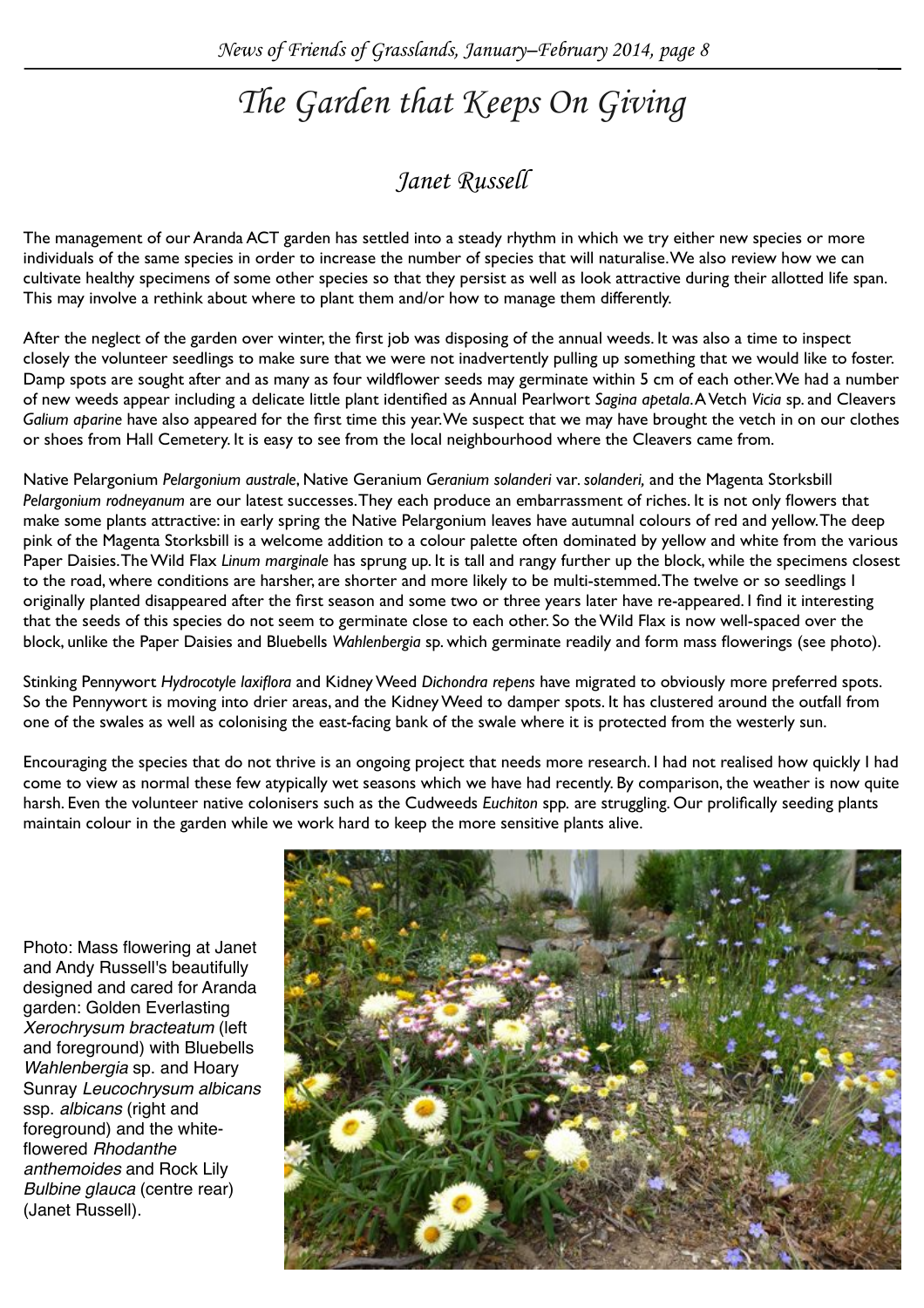## *FOG AGM 2013 Reports, March 2013*

## **Hall Cemetery**

Janet Russell

Andy Russell managed four official working bees. The main activities were grubbing out eucalypts and weeding the Yellow Box-Red Gum grassy woodland.

This year we focused more on the north side, which has a different mix of weeds such as Deadly Nightshade, the garden escape *Potentilla recta*, Fleabane and Spear Thistles. A Vetch has also taken hold and been hard to remove. At the last working bee, mature pods were removed to slow the spread.. Yorkshire Fog and Sweet Vernal Grass have spread throughout the site, including the north–eastern corner of the cemetery proper. At our last working bee, no work had been done on it and there seems to be no satisfactory way to tackle it.

Individuals were on site for a variety of reasons and carried out a range of other work as small groups or alone. A significant amount of whipper-snipping has been done near the front gate. This is a particularly grassy weed area but this work has been also done with a view to beautifying the area near the front gate, to try to discourage the dumping of rubbish outside the gate, which has been very disappointing.

A grand effort was made and 110 person hours of general maintenance were done. Grateful thanks to all the willing workers

Andy and Janet Russell indicated their wish to step down from organising the working bees after May 2013.

### **Old Cooma Common Grassland Reserve**

Margaret Ning and David Eddy

We held two one-day working bees in February and November 2012, and a three-day one with boom spraying in January 2013. For two of these we borrowed Cooma-Monaro Shire Council's wonderful weed spraying trailer, with three hoses and reels on a 400 L spray tank; magnificent! Some time back, FOG received an Environmental Trust grant to facilitate the use of strategic grazing on the Common. But fencing the reserve into several paddocks and introducing grazing have been postponed until we gain formal approval to graze the reserve with livestock. The committee has met four times and ensured that some progress has been made towards the proposed grant outcomes. NSW OEH has given in-principle approval for strategic conservation grazing of the reserve, subject to agreement on a management plan recently submitted. We hope that approval will be given in the next few months and that things will then happen quickly.

In February 2013 FOG was very pleased to be granted \$4000 by NSW Crown Lands Department for continued weed control. This will be a great contribution to the significant costs of the annual efforts. Cooma-Monaro Shire Council will continue its valuable support by donating some chemicals for next season.

Many thanks to volunteers who have worked at the Reserve, and hopefully in advance for future volunteer hours! We plan to make future volunteer time more effective by either using Council's spray trailer on the St John's Wort and other high priority targets, and/or cutting and dabbing Verbascum spikes at a better time of the year, probably late December. If strategic grazing is successfully introduced, less chemical weed control should be required.

### **Bush on the Boundary Molonglo**

Sarah Sharp

The group met every 2 months in 2012. Members include Molonglo Catchment Group, Conservation Council, FOG, STEP, LDA, Parks and Conservation Service and several researchers from ANU. Together with BoB Gungahlin, members developed a set of protocols and principles to define the role of the groups. Issues discussed included protection and management of the area adjacent to Coombs (with work on weed control having commenced in the corridor north-east of Coombs), housing protocols for retention of solar access for all residences and planting lists. Several PhD projects are being undertaken: one funded by LDA is looking at tree hollows and how mature trees will be retained in urban areas, and another on the social aspects of retention of conservation values in the urban interface. Two field trips were organised: to Coombs and Wright, and to Misery Point and what we hope will become Barrer Hill, in memory of Peter Barrer, who undertook detailed surveys of the area in the 1980s. The latter area will be subject to an extensive restoration project, as part of the Molonglo development.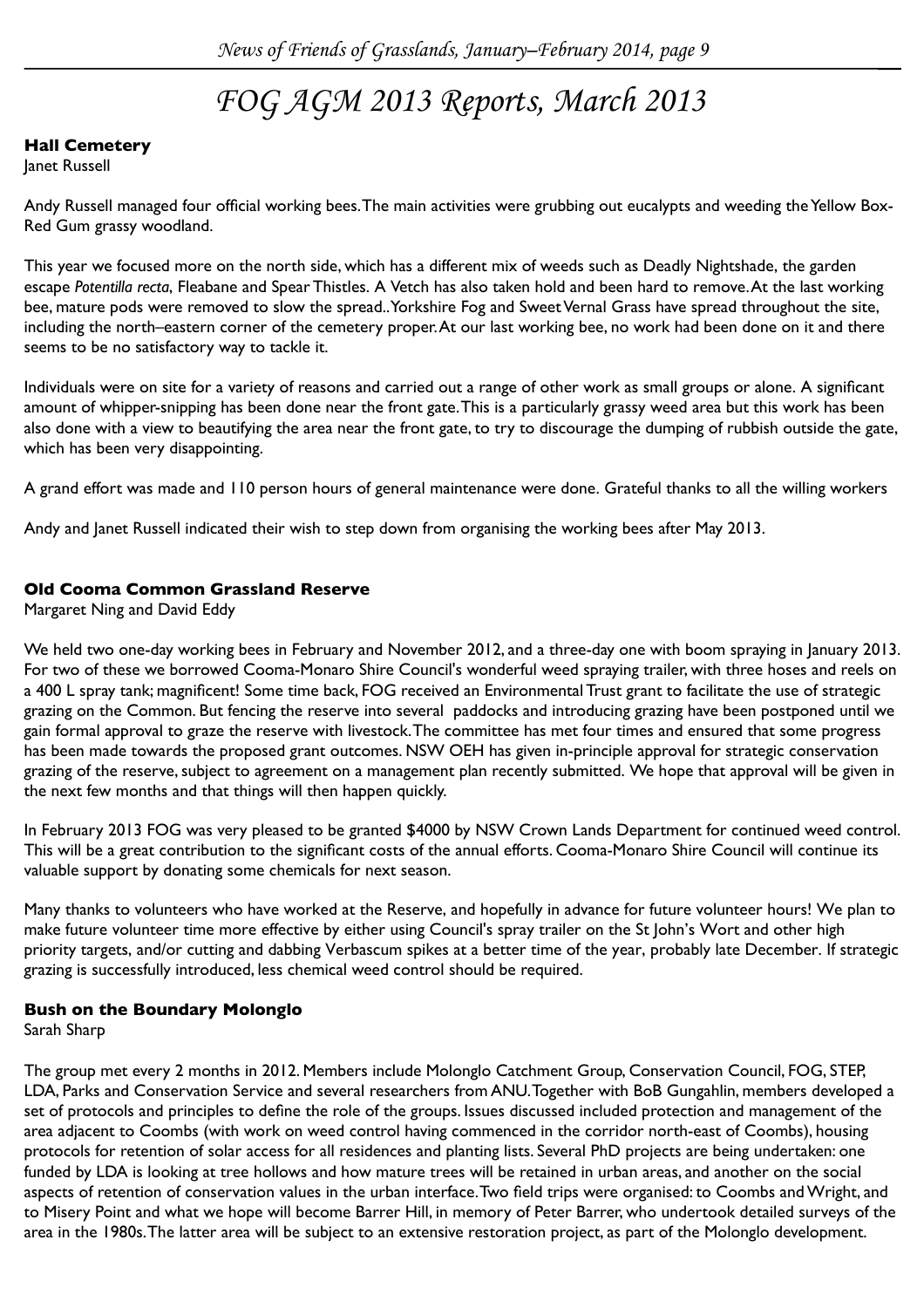## *FOG AGM 2013 Reports, March 2013*

### **Conservation Council Biodiversity Working Group**

Sarah Sharp

Priority concerns addressed included:

•The ACT government election 'asks' (particularly: protecting box-gum woodland in Kinlyside and Throsby to ensure connectivity with existing reserves; creation of a single Biodiversity Conservation Service; and increase biodiversity funding by 5% annually for the next four years).

•Planning strategy for North Gungahlin, together with the LDA and Planning Authority.

•Response to the draft ACT Nature Conservation Strategy.

•Management of the river corridor at Coombs (particularly relating to actions being undertaken before the Plan of Management is prepared).

The GIS mapping facility at the Conservation Council is up and running. FOG members were trained, and Naarilla is using it.

BWG submissions are listed in the Advocacy Group report in the November–December 2013 Newsletter.

#### **Scottsdale Monitoring**

Linda Spinaze

Scottsdale Monitoring was on October 17 2012. The 8 volunteers split into 3 groups to monitor the variably-grazed areas, the non-grazed areas and the species in a 20 m  $\times$  20 m plot in the grazed areas.

### **Woodlands Restoration Group**

Sarah Sharp

There were no meetings of the steering group for the Woodlands Restoration Program or communication with the steering group in 2012. However, much on-ground work was done by Greening Australia under contract to the ACT Government. The program was undertaken in the south-west Belconnen area, particularly increasing the bushland links to the Molonglo River. Plantings were made at Mt Painter Nature Reserve, Bindubi Street, South Pinnacle (south of the Nature Reserve) and around the east and west dams at Kama Nature Reserve (138 ha in total). Enhancement works, including assisted natural regeneration, enhancement planting and provision of woody debris, were undertaken at Cook Horse Paddocks and South Pinnacle (110 ha). This was achieved through five community volunteer events. Three sites are being monitored. Plans are being developed for planting in the Majura Valley.

### **BoB Gungahlin**

Tony Lawson

FOG has been represented on the Gungahlin Bush on the Boundary group for several years. The main focus has been on Mulligans Flat Nature Reserve. On that issue it worked well and chalked up some significant achievements. More recently the focus has widened to other boundary issues associated with the development of North Gungahlin. At the same time there has been a significant diminution of involvement by many of the original partners. Currently it differs little from a meeting of the Conservation Council's Biodiversity Working Group.

Has BoB Gungahlin outlived its usefulness? 'Yes' in terms of the involvement of a wide range of community groups, the ACT Government - as researcher, land manager and developer, private developers, academia and science. 'No' in terms of the significant issues that still need to be resolved.

It should be noted that BoB Gungahlin has always concentrated on new developments and boundary issues. The management of the grassland reserves in Gungahlin is outside its brief.

Both BoB Gungahlin and BoB Molonglo are currently reviewing their operations.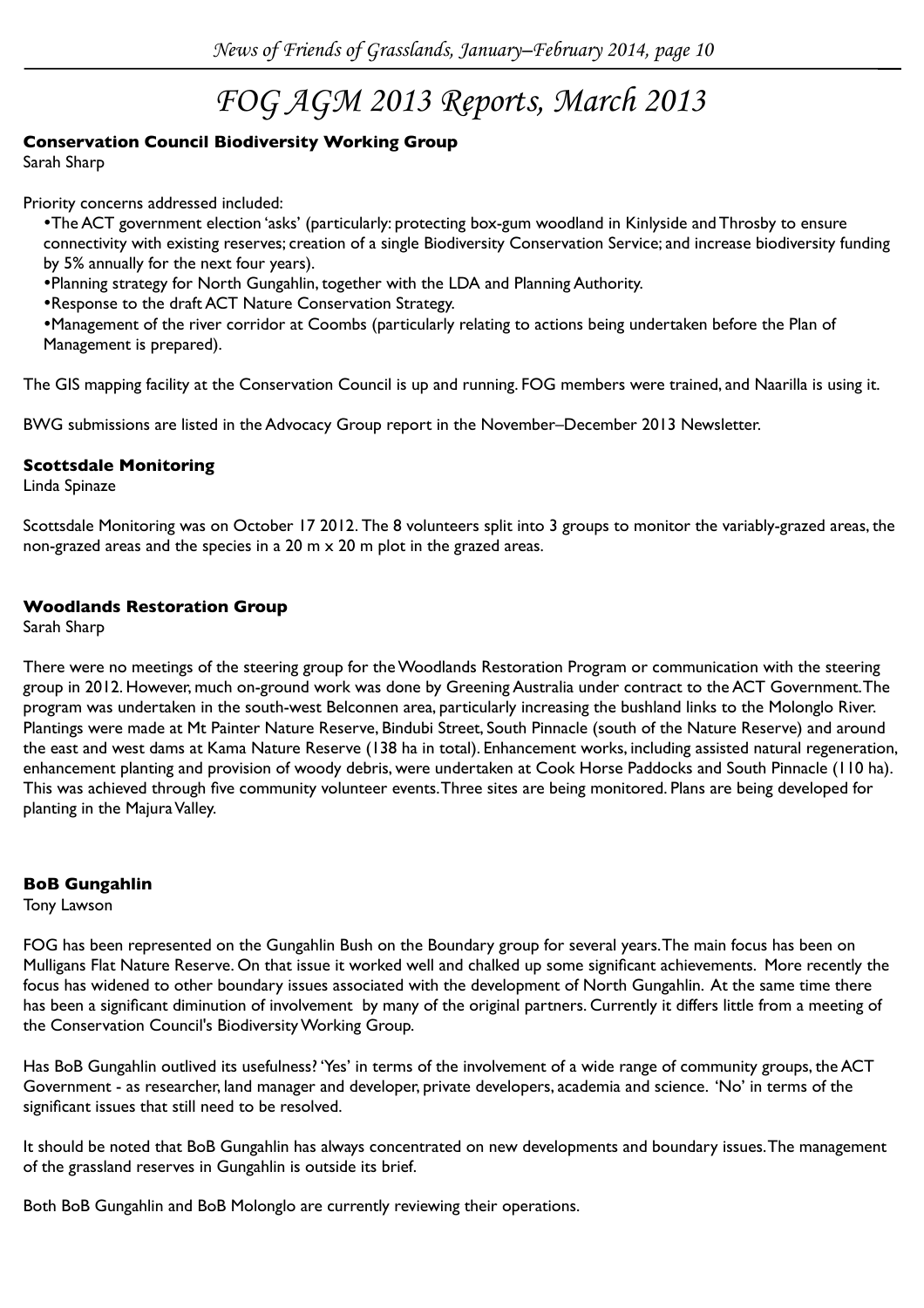## *Michael Bedingfield Wire Lily Laxmannia gracilis: a plant worthy of respect*

Educators say that when learning about a particular subject, the more you engage with the subject, the more you learn. My way of learning about plants has been to walk in the local natural areas regularly and in all seasons, and by drawing them. To draw a plant I have to know where it grows and when it prefers to flower. I learn about its growth habit and its appearance in detail. I have found this to be a very rewarding pastime, and a way of connecting with nature in an intimate way. When I draw a plant, I feel a lot of respect and affection for it, and the more so for the rare and special ones, such as the Wire Lily. Drawing an animal brings the same rewards.

So I enjoyed reading the book by David Suzuki (with Amanda McConnell) entitled *The Sacred Balance, Rediscovering our Place in Nature* (1999). His simple definition of sacred is "worthy of reverence and respect". He talks about the importance of our relationship with nature and natural things. Love of nature is part of that relationship. Just as love, compassion and cooperation are the basis for good human relationships and community, they also work best for our living with the natural world. He talks about "the interconnectedness of all life" and the importance of our recognising that we are an integral part of nature, not separate from it. We are kin to the plants and animals with which we share this planet. He thinks we emphasise economic goals too much, at the expense of our own happiness and the welfare of our fellow creatures. Living in harmony with nature is essential. Our love and respect for wild things is an important part of this harmony. Maintaining the sacred balance implies living in a way that the natural systems continue to flourish, and nourish and support us, as well as supporting all other living things. He writes quite passionately, and goes into great detail, with much use of science, philosophy, poetry and argument, to present his case.

The Wire Lily has declined in number, and if the trend continues, it may be in need of more compassion in the future. Like most lilies, it doesn't cope well with grazing and trampling by hoofed animals. The scientific name is *Laxmannia gracilis*. The generic name is after Erik Laxmann (1730-1796), a Swede who wrote about Siberian plants;



*gracilis* is from the Latin for slender. This plant prefers sites that are less disturbed, in grassy woodlands and open stony areas. It can be found in sandy soils and in areas that are seasonally wet. The plant is perennial, producing a small tuft of narrow, grasslike leaves. The flowers grow in tight bunches on the end of erect, thin, wiry stems up to 40 cm high. The three petals are pink to white, and up to about 10 mm across. The sepals are smaller and darker in colour. The ones I have observed are in Tuggeranong Hill Nature Reserve, and are hard to find in a dry spring, but flower well when there has been above average rainfall. They open at night, which is unusual for a grassland lily. The ones I've seen were open during the day. In New South Wales this species occurs on the coast and tablelands, and the northern parts of the slopes and plains, and in Queensland, Victoria and South Australia as well. I have provided a drawing of the above ground parts of a whole plant at about half size, with a single flower slightly bigger to show more detail.

Restoring and maintaining the sacred balance in nature requires caring for the diversity of life forms, caring for the many wonderful and mysterious plants and animals, and the ecosystems that support them. The Wire Lily is not regarded as threatened at the moment, but as one of those on the decline it needs to be recognised. Working in cooperation with nature, instead of exploiting it, and living lightly on the Earth, would hopefully help to stop the decline of it and many other wild plants. It is quite a challenge, but a worthwhile one.